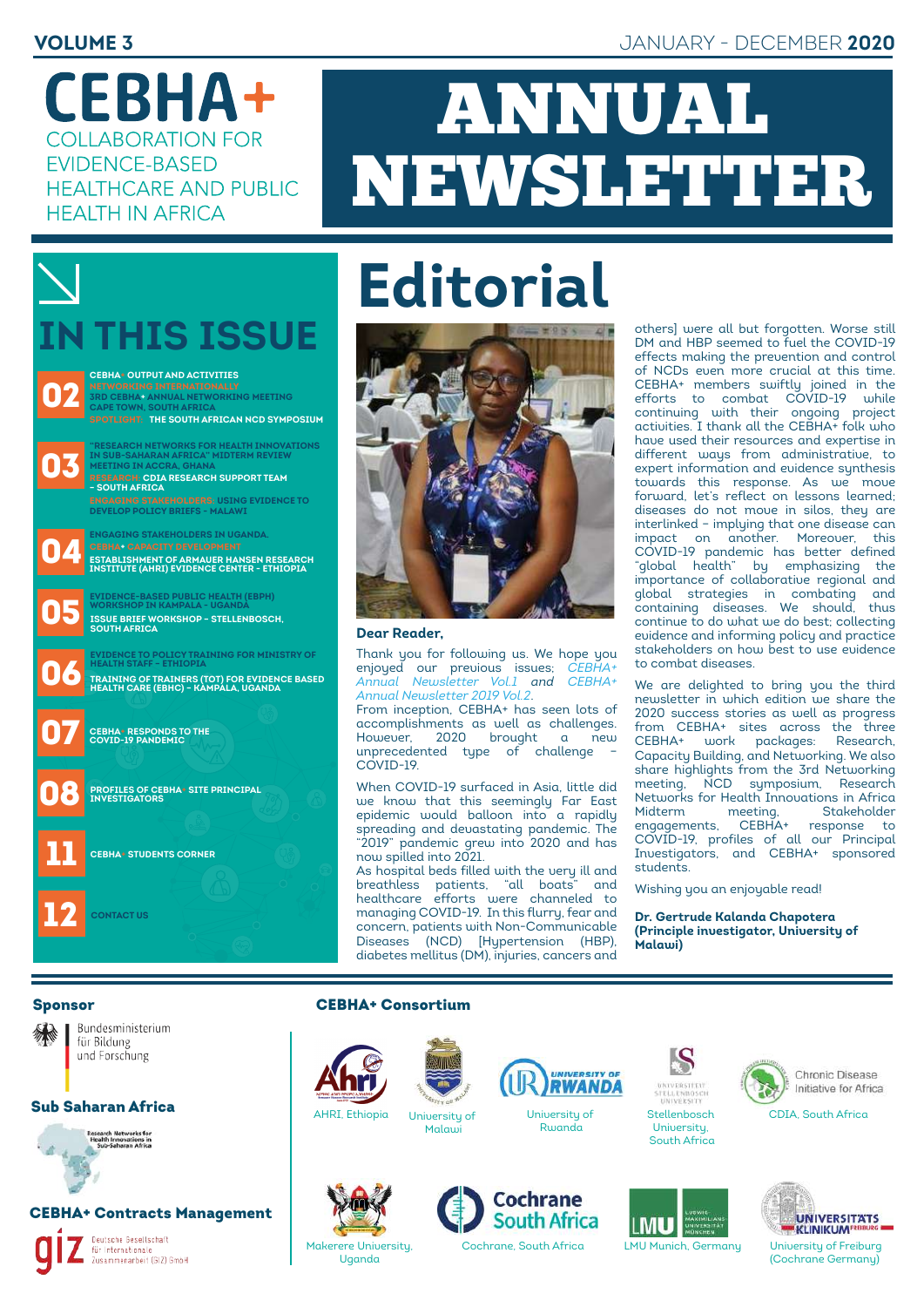# **CEBHA+ Output and Activities Networking Internationally**

## **3rd CEBHA+ Annual Networking meeting, South Africa**



 *CEBHA+ team unwinding in the South African Veld.*

The South African CEBHA+ partners including Chronic Diseases Initiative for Africa, Cochrane South Africa at the South African Medical Research Council & the Centre for Evidence-based Health Care at Stellenbosch University co-hosted the 3rd CEBHA+ Annual Networking Meeting from the 2nd – 3rd March 2020 at Stellenbosch Lodge, Cape Town, South Africa. The networking meeting was an opportunity to celebrate achievements and jointly discuss future plans.

The programme allowed for presentations, group work and discussions with participants from across the CEBHA+ consortium - sharing successes, challenges and lessons

learnt from the various sites. This was useful as it highlighted the similarities and synergies between teams' experiences. Feedback from the four attending CEBHA+ Scientific Advisory board members (Dr. Frode Forland, Dr. Opar Benard Toliva, Dr. Krish Vallabhjee and Dr. Dzinkambani Kambalame) was invaluable, especially their advice on engaging policy makers and researchers and next steps towards improving NCD prevention and public health management.

**Visit:** *[CEBHA+ 3rd Annual Networking Meeting-Report](https://www.cebhc.co.za/files/2021/03/CEBHANetworking-Meeting-2_3-March-2020_Report-final.pdf)*



*A colorful display of CEBHA+ successes, challenges and lessons learnt at the 3rd Annual Networking meeting,* 

## **SPOTLIGHT: THE SOUTH AFRICAN NCD SYMPOSIUM**



*(L-R) CEBHA+ Chair, Prof. Taryn Young, the South African Minister of Health, Dr. Zweli Mkhize, and Prof. Jimmy Volmink, Dean of the Faculty of Medicine and Health Sciences, Stellenbosch University, at the NCD symposium*

In March 2020, the South African CEBHA+ partners together with the National Department of Health co-hosted a research symposium on NCDs. This symposium brought together 152 participants including researchers, policy makers and practitioners from across Africa to discuss issues around diabetes, hypertension, cardiovascular disease, injuries and related mental health conditions. The aim of the symposium was to share knowledge, build alliances and unpack implications for policy and practice for the African setting. The symposium featured three parallel sessions a) population level interventions to address NCD risk factors; b) population level screening and

knowledge translation; and c) integrated management of NCD.

The South African Minister of Health, Dr. Zweli Mkhize, who opened the symposium described NCDs in South Africa as *"heading for a tsunami…that is not only a health issue but also impacts all levels of social and economic development.*" added that NCDs are a major threat to sustainable development. Describing the symposium as *"a significant milestone in NCD prevention and control efforts"* Dr. Mkhize emphasized the need for all government departments and sectors to work together in addressing NCDs.



*Closing panel discussion 'Evidence for Action: where the rubber hits the road" with Damaris Kiewiets, George Claasen, Stellah Namatovu and Sandhya Singh (L – R).*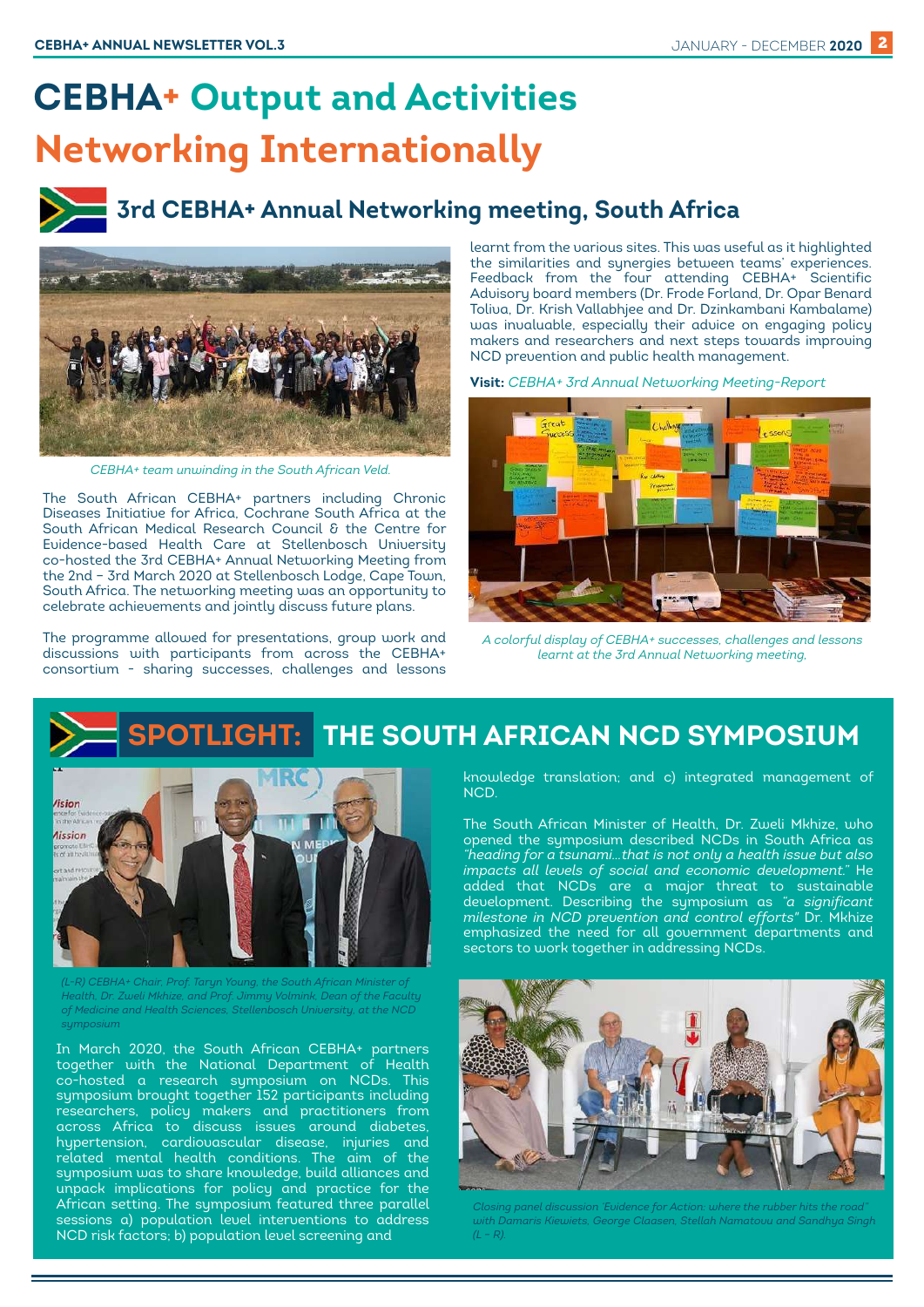### **"Research Networks for Health Innovations in Sub-Saharan Africa" Midterm Review meeting in Accra, Ghana**



*CEBHA+ participants at the official opening of the BMBF Midterm Meeting, Kempinski Hotel Gold Coast City, Accra, Ghana*

The German Federal Ministry of Education and Research (BMBF) hosted a midterm meeting for the five networks under the "Research Networks for Health Innovations in Sub-Sahara Africa" in Accra, Ghana from the 28th – 31st January 2020. The five networks are CEBHA+, TB Sequel, TakeOFF, CYSTINET-Africa and ANDEMIA. The purpose of the meeting was to celebrate achievements of the initiative since its inception in 2016 as well as share latest results. The meeting also offered

a platform to exchange ideas, jointly discuss further work, and network with other networks, scientists, funders, policy makers and relevant stakeholders. BMBF sponsored students participated too and presented posters. The poster prize winner was Jimmy Osuret, a Ph.D. student from Makerere University with a poster titled "Effectiveness of safe pedestrian crossings for primary



*Jimmy Osuret, left, presents his poster to one of the participants at the BMBF Midterm meeting.*

school children in Kampala Uganda: Implications for road safety management". The prize was a scholarship to attend the World Health Summit 2020 in Berlin, Germany. All CEBHA+ institutions were represented at the meeting.

# **Research CDIA research support team – South Africa**



COVID-19 led to closure of the University of Cape Town (UCT) where CDIA is hosted. During the South African national lockdown implemented on 26th March 2020, CDIA CEBHA+ participant follow-ups were done telephonically. From September 2020, the (UCT) implemented a phased return of staff and students while ensuring strict adherence to COVID-19 safety protocols. Additionally, a recent approval from the South African Human Research Ethics Committee, under the 'level 1' national lockdown, allowed research activities to resume; hence CDIA participants can now be recruited at different sites for the *"prevalence of multi- morbidity in people living with HIV and on ART"* activity.

# **Engaging Stakeholders**

## **Using Evidence to develop Policy Briefs - Malawi**



The Malawi Integrated Knowledge Translation (IKT) team continues to engage stakeholders and policymakers to inform policy and practice. Through consultative meetings with the NCD Unit of the Ministry of Health in Malawi, the topic "Screening for hypertension and Diabetes" was prioritized. Guided by the Knowledge Translation Platform, policy briefs for this topic have been formulated based on systematically generated evidence. This process started with refining the problem statement by a Community of Practice followed by a series of Policy Brief Writing Sessions between September and October 2020 in Salima town, Malawi. Authors for these policy briefs were trained by Malawi's top experts in IKT; Dr Austrida Gondwe and Professor Adamson Muula.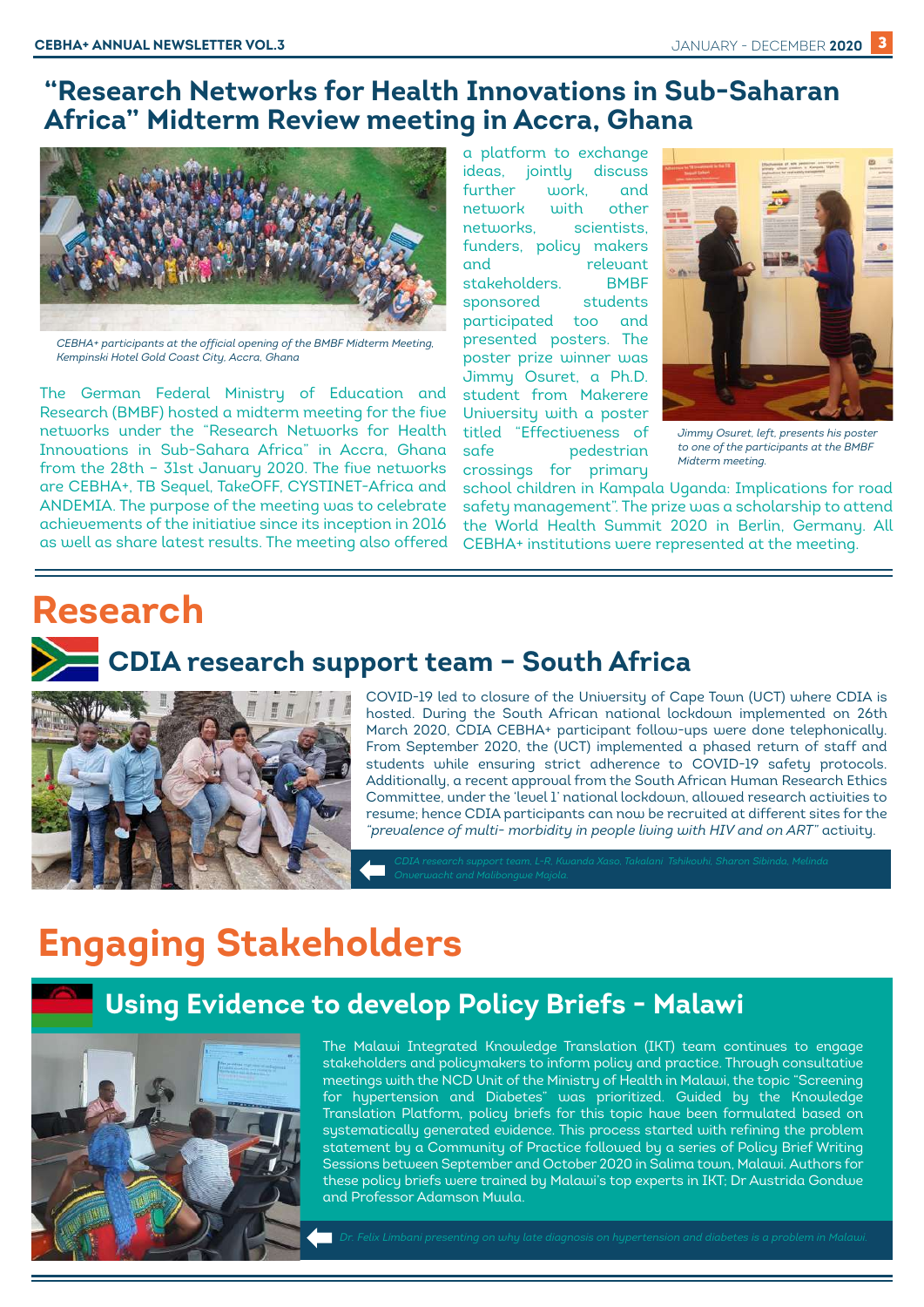

### **Engaging stakeholders in Uganda.**

 **a) Evidence Informed Policy workshop, Kampala, Uganda.**



The Evidence Informed Policy workshop was a full day activity organized by the CEBHA+ team at Makerere University. It was facilitated by Dr. Charles Matsiko and Prof. Freddie Ssengoba, renowned Ugandan experts in evidence-informed policy development. The goal was to strengthen the technical capacity of mid-level decision-makers (i.e. technical staff) in accessing, appraising, interpreting, synthesizing, and utilizing research evidence in decision-making. In attendance were thirty four participants from the Uganda Ministry of Health (departments of NCDs, Clinical Services, Injury and Disabilities, and Division of Health Information), Ministry of Works and Transport, Ministry of Internal Affairs (Uganda Police Force), Ministry of Education, Kampala Capital City Authority, District Health Officers, and Representatives from Société Générale de Surveillance-SGS (responsible for vehicle inspection). Participants gained a deeper understanding of the importance and use of evidence in decision-making (policy formulation), as well as the process of policy formulation, implementation and evaluation.

#### **b) Road safety policy briefs workshop.**

On 30th September 2020, CEBHA+ Makerere University hosted thirty-nine stakeholders from the Ministry of Health, Ministry of Internal Affairs (Uganda Police Force), Uganda National Roads Authority, Kampala Capital City Authority, Makerere School of Public Health PhD students, Ministry of Works and Transport, Media, Ministry of Education and Sports, among others, to attend a half day workshop in which four draft (policy) briefs were critically discussed. The aim was to engage and obtain input from the various key stakeholders in road safety. Stakeholders' input informed the revision of the policy briefs.



# **CEBHA+ Capacity Development**



## **Establishment of Armauer Hansen Research Institute (AHRI) Evidence Center - Ethiopia**

The AHRI Evidence Center was established at the AHRI Alert compound, AHRI, Ethiopia, to ensure that all researchers, clinicians and students at AHRI and neighboring institutions have access to up-to-date evidence in patient care, research and community interventions. The center boasts of 12 computers with full-time internet and access to online resources such as electronic data bases and journals. Future plans include equipping the library with access to more data bases, books, journals, research papers and CD materials.



Left: AHRI Evidence Center at AHRI. Right: students at the newly established AHRI Evidence Centre.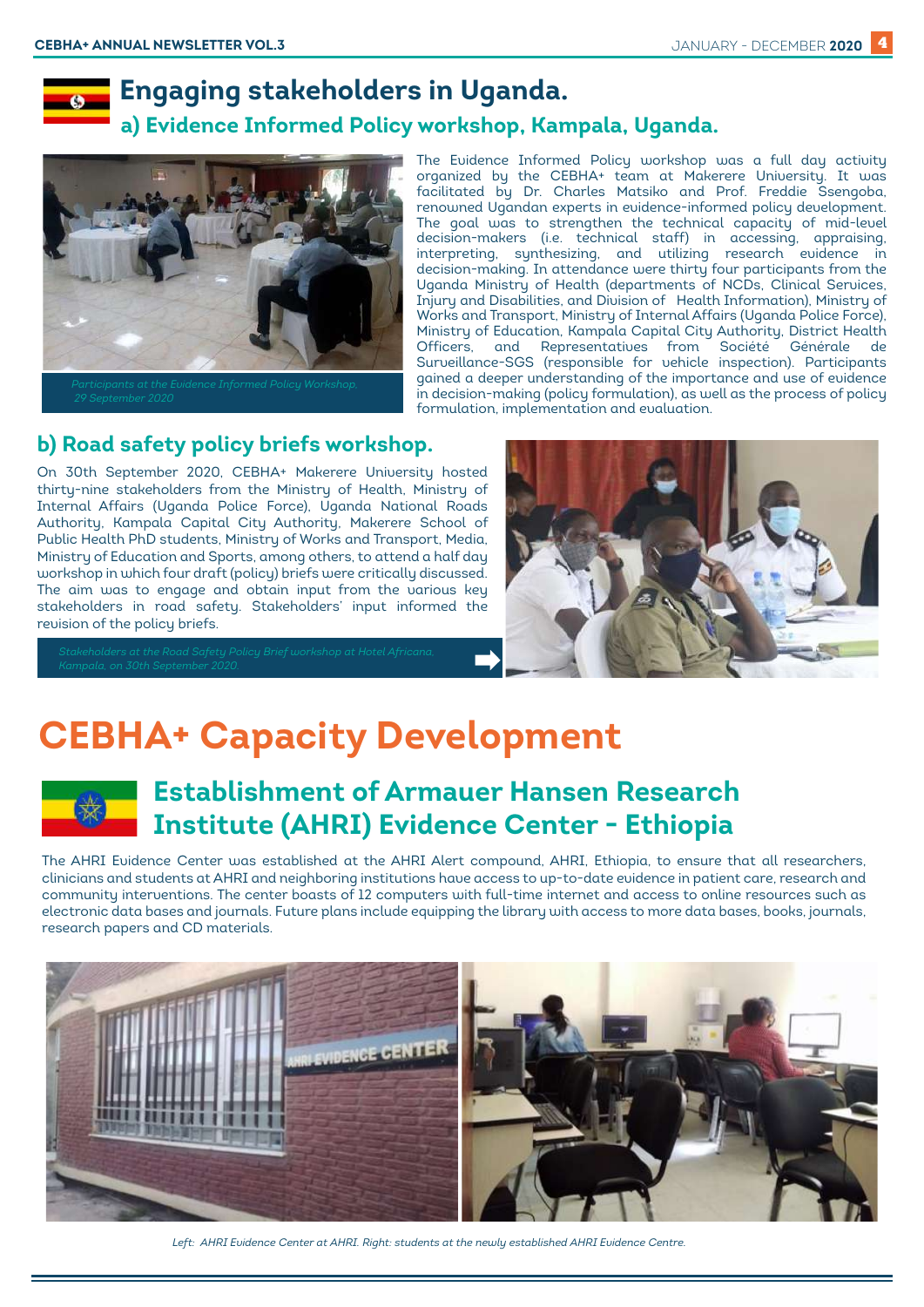## **Evidence-Based Public Health (EBPH) workshop in Kampala - Uganda**

There is an increasing burden of public health threats that pose immeasurable impact to communities. The CEBHA+ team at Makerere University successfully hosted its 2nd EBPH course from 17th – 21st February 2020, to strengthen evidence-based public health practice in Uganda. The 23 participants were selected from a wide range of educational and professional backgrounds, including researchers, public health practitioners, programmers, academics, and Masters' and PhD students. This training was facilitated by Dr. Ann Akiteng with the 2 RT4 PhD students: Mr. Jimmy Osuret and Mrs. Esther Bayiga as well as Mr. Bonny Balugaba, from Makerere University. Anke Rohwer (CEBHA+ Stellenbosch University, South Africa) and Jacobs Burns (CEBHA+ LMU, Germany) supported the planning and organization of this training. A senior public health expert, researcher, and policy stakeholder, Prof. Anthony K Mbonye, shared his experience on the use of research evidence in public health practice.



 *EBPH trainees and facilitators posing with Prof. Anthony K Mbonye (9th from left)*

# **Issue Brief workshop – Stellenbosch, South Africa**

Stellenbosch University hosted a two-day intense workshop on 5th – 6th March 2020 titled "Engaging with Decision Makers: Issue Briefs for Policy and Practice". It was attended by 16 participants from across the CEBHA+ network. The workshop was designed in such a way as to dovetail the science and art of knowledge translation. This was done by drawing on principles of adult learning and capacity strengthening that include autonomous knowledge generation, extraction of intuitive and tacit knowledge, peer-support and critique, facilitator coaching and feedback, and interactive sessions as well as practical time for completion of products. Participants from participating countries worked in pairs - each pair left the workshop with a completed two-page issue brief relevant to one key stakeholder in their home country. Eight issue briefs were completed between all workshop participants.

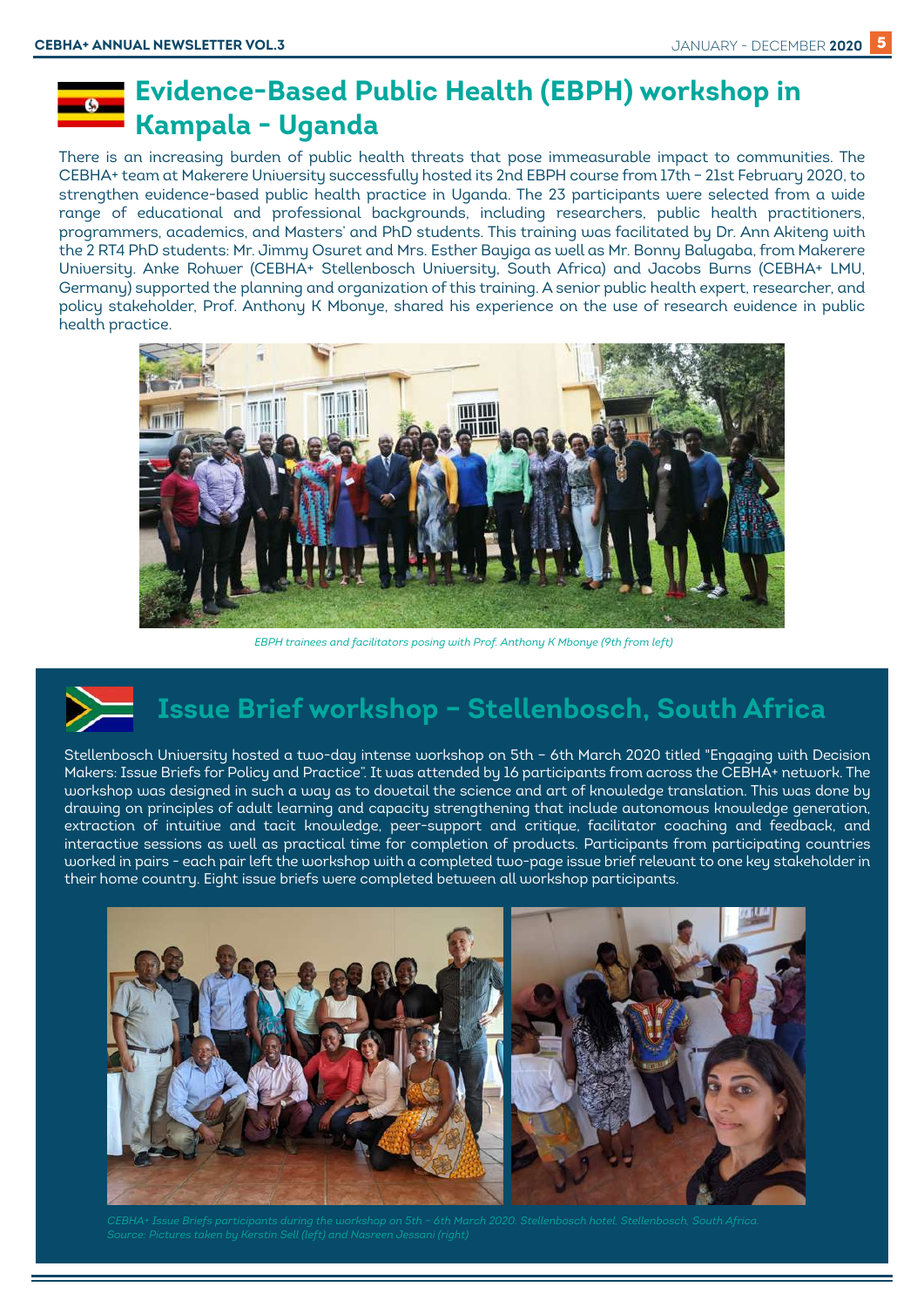## **Evidence to Policy training for Ministry of Health staff – Ethiopia**



*Participants of the Evidence to Policy training at Asham Africa hotel, Debre zeyit, Ethiopia, 20th October 2020.*

The system capacity strengthening work package of CEBHA+ aims to build a new generation of 'evidence literate' decision-makers and to establish strong relationships between researchers and the

policy-and-practice communities. CEBHA+ planned a tailored short course to enhance the capacity of decision-makers to use evidence in policy development, adaptation and implementation. The Ethiopian CEBHA+ team at AHRI organized and delivered a short course on Evidence Informed Policy for the Ministry of Health staff.

Representatives from the directorates of Non-Communicable Diseases, Planning/ Monitoring/Evaluation/Policy, Mental Health,

Maternal and Child Health, Clinical, and Health Extension Program, attended the training. The course covered principles of evidence-informed decision making, approaches to policy analysis, formulation, prioritization of research/policy questions and critical evaluation of the quality of evidence.

## **Training of Trainers (TOT) for Evidence Based Health Care (EBHC) – Kampala, Uganda**

Many institutions in Uganda are involved in training practitioners and yet there is a gap in EBHC training initiatives. There is thus a need to strengthen the capacity of health practitioners and researchers to teach EBHC. Under the CEBHA+ Institutional Capacity Strengthening agenda, the CEBHA+ Makerere team organized a four-day training-of-trainers course on EBHC. This was held from 1st – 4th December 2020 at the Imperial Royale Hotel, Kampala. Fourteen participants, who previously attended the EBPH training at Makerere, were trained on how to develop and implement a teaching plan using methods that promote active learning. This training also contextualized the COVID-19 pandemic and incorporated the delivery of online training modules using the same principles. Trainees were also reminded of the EBHC principles. Participants fully appreciated the course.



*Participants pose with their certificates after successfully completing the Training of Trainers Course on Evidence Based Health Care at the Imperial Royale Hotel, Kampala, 1st- 4th December, 2020.*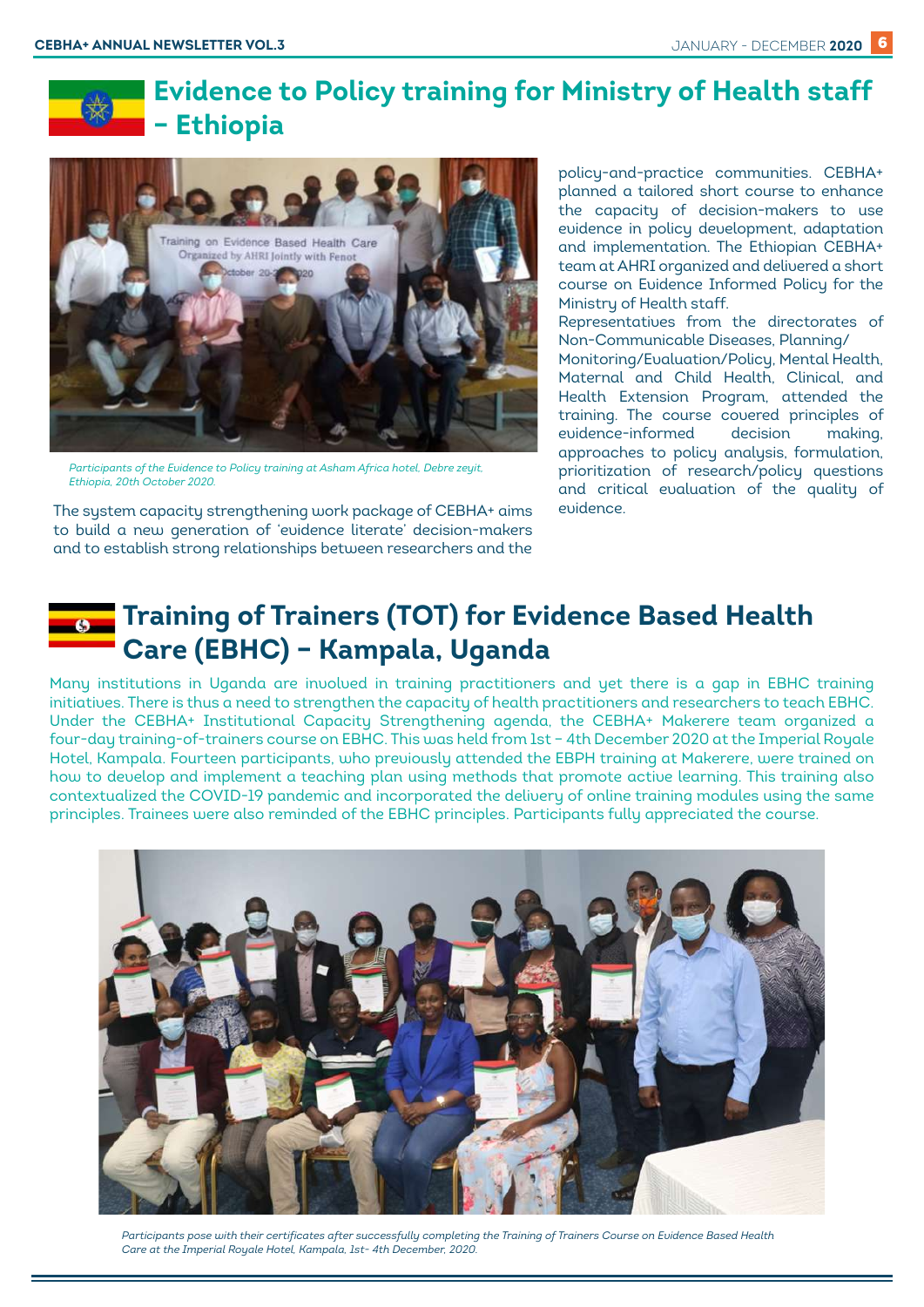# **CEBHA+ responds to the COVID-19 pandemic**

Although the world has seen pandemics in the past century, COVID-19 stands out because of its transmissibility and the impact it has had on the daily living conditions of people globally, referred to as 'the new normal'. COVID-19 has impacted CEBHA+ activities as governments across countries imposed lockdowns and other associated restrictions. Staff started working remotely from home for activities not requiring in-person engagement, however, the activities requiring face-to-face engagement had to be postponed, adapted or halted altogether. For example, data collection for primary studies was postponed, interviews for the mixed methods evaluation of IKT were mostly conducted online. Moreover, partners are considering online research exchange, training and mentorship programs. During "the new normal" online meetings, emails and video conferencing continued as the main means of communication across the CEBHA+ network

In line with its goal of "building long term capacity and infrastructure for Evidence-Based Healthcare and Public Health in sub-Saharan Africa", CEBHA+ has, since the beginning of COVID-19, supported efforts to combat the pandemic at sub-national, national, regional and global levels. Staff teams across the CEBHA+ network are engaged in (frontline) efforts ranging from research, rapid reviews, evidence synthesis, membership in various COVID-19 response committees and providing clinical care for COVID-19 patients.

**University of Freiburg, Cochrane Germany** is leading a collaborative project called COVID-19 Evidence Ecosystem (CEOsys) with 25 partners (funded by the BMBF). CEOsys is building a national evidence ecosystem of human studies on COVID-19 - which involves systematically collecting registered, ongoing or completed studies on COVID-19 and evaluating their results in a rapid and standardized way. This provides the basis for "living," or regularly updated, evidence syntheses. Recommendations for action are developed based on the findings and communicated in a target group-specific manner. CEOsys covers the following COVID-19 topic areas: testing and diagnostics, outpatient and inpatient treatment, intensive and palliative care, hospital hygiene and public health.

**LMU Munich**, working as a World Health Organisation (WHO) Collaborating Centre for Evidence-based Public Health, has conducted a number of rapid evidence syntheses. These include scoping reviews and systematic reviews on questions such as the effectiveness of travel-related control measures, measures to open schools safely, and the safety of non-steroidal anti-inflammatory drugs. Linked to this, on a national level, LMU is involved in the CEOsys project led by CEBHA+ partners at the University of Freiburg. *[LMU Research activities related to COVID-19](https://ihrs-en.ibe.med.uni-muenchen.de/covid-19/index.html)* 

**Stellenbosch University** conducted a *[rapid review](https://www.cebhc.co.za/files/2020/08/BHPSA-COVID-NCD-report-16-07.pdf)* with CDIA on COVID-19 and diabetes, hypertension, asthma, occupational lung diseases, coronary heart disease, heart failure and stroke to inform the South African COVID-19 response. The team also worked with Cochrane South Africa to conduct *[rapid reviews to inform national guidelines](https://www.cochrane.org/news/cochrane-south-africa-vs-covid-19-very-rapid-reviews-inform-national-treatment-guidelines)*. The team linked with global evidence synthesis groups to

streamline the global evidence synthesis response *[COVID-END](https://www.mcmasterforum.org/networks/covidend)*. In addition, the team worked with the COVIDEND Synthesizing group to develop a guide for evidence synthesis (*[the Interactive flow diagram COVID-END](https://www.mcmasterforum.org/networks/covid-end/resources-for-researchers/supports-for-evidence-synthesizers/interactive-flow-diagram)*).

**Cochrane South Africa** conducted rapid reviews for the South African Department of Health on the treatment of COVID-19 *[COVID-19-Rapid-Reviews](http://www.health.gov.za/covid-19-rapid-reviews/)*. Its members also serve on the following local and international COVID-19 committees and projects;

• South African Therapeutic Guidelines Sub-Committee for COVID-19 Management Clinical Guidelines Committee

South African Ministerial Advisory Committee on the COVID-19 vaccine

• COVID-19 Evidence Network to support Decision-making (*[COVID-END](https://www.mcmasterforum.org/networks/covid-end)*)

• ECOVID19 Recommendations map co-principal applicant *[COVID-19 Recommendations](https://covid19.evidenceprime.ca/)*.

**In Malawi**, Dr. Tamara Phiri (RT3 lead in Malawi) is one of the clinical specialists managing COVID-19 patients at the largest referral hospital in Blantyre (Queen Elizabeth Central Hospital). Dr. Gertrude Chapotera (Malawi site PI) is part of the COVID-19 response team at the College of Medicine, University of Malawi.



*Dr. Phiri (right) with a colleague in a COVID-19 patients ward, Blantyre Malawi.*

**In Uganda**, the RT4 team is preparing to conduct a study to describe the impact of COVID-19 on mobility patterns, and the possible role of public transport on COVID-19 transmission in the Kampala Metropolitan area. This information will be useful in planning for transportation during the ongoing pandemic and post-COVID periods in light of the continuing risk of infection transmission, as well as concerns about high transportation costs, congestion, road traffic crashes, and injuries.

**AHRI, Ethiopia**, is set to begin a research project assessing the impact of COVID-19 on diabetes care in public and private clinic settings. The COVID-19 CEBHA+ funds will support AHRI's research projects on the epidemiology of COVID-19 in Ethiopia.

Rwanda plans to utilise the additional COVID-19 funding to generate evidence around CEBHA+ Research Tasks and the COVID-19 pandemic in collaboration with stakeholders.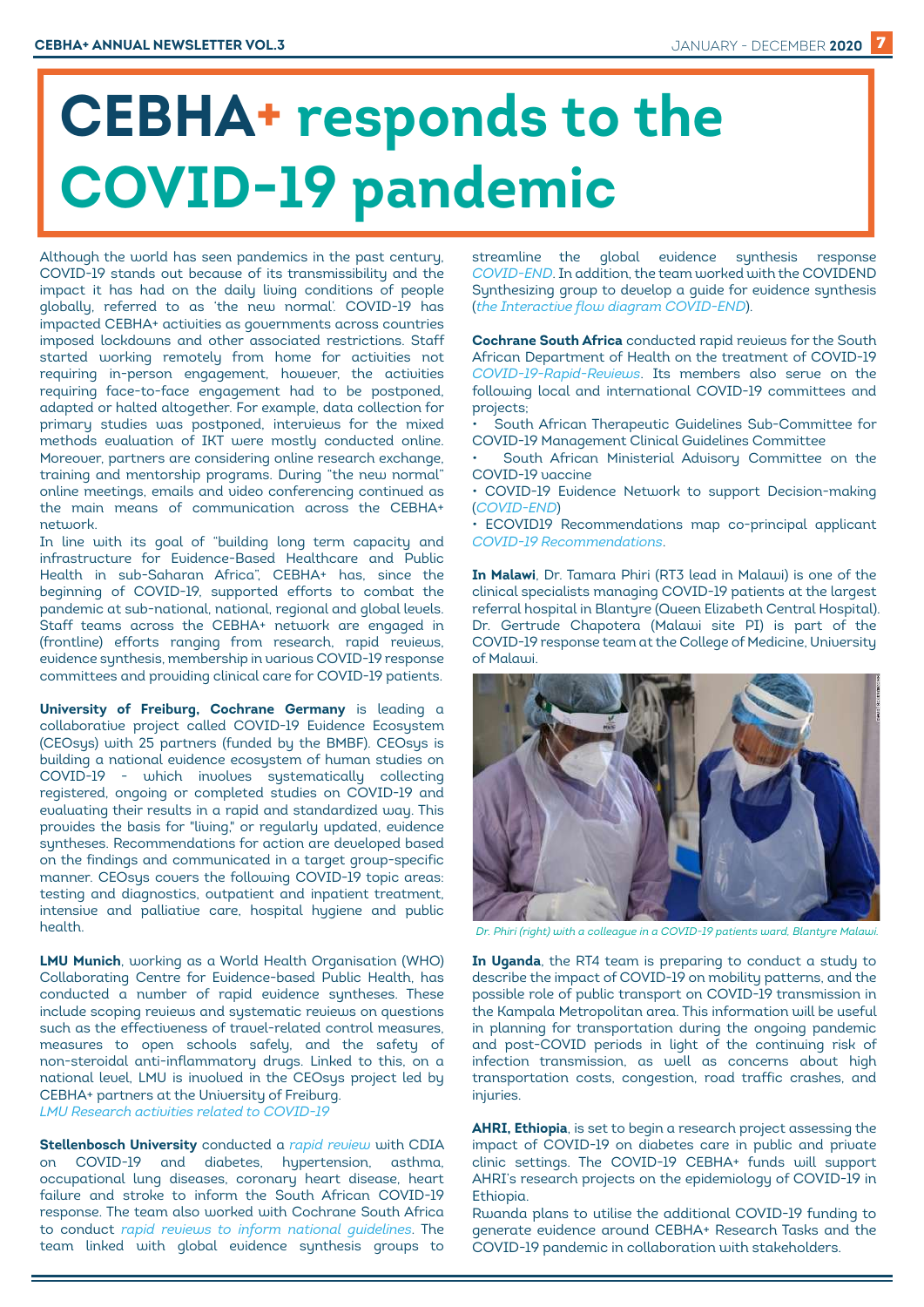## **Profiles of CEBHA+ Site Principal Investigators**



**Professor Taryn Young Site:** Centre for Evidence-based Health Care, Department of Global Health, Stellenbosch University, Cape Town, South Africa.

I am a **medical doctor** specialized in public health and completed my PhD looking at how the teaching and learning of evidence-based health care (EBHC) can best be integrated in training of medical students to enhance student EBHC knowledge, attitude and skills. I lead the Centre for Evidence-based Health Care at Stellenbosch University and for many years have played a role in fostering Cochrane activities in the region. Getting involved with the broader CEBHA+ collaboration and playing a role within the CEBHA+ project were natural steps. I lead the Stellenbosch University partner and chair the CEBHA+ Management Board which takes overall responsibility for, and oversight of, the scientific conduct and good governance of the project, as well as risk assessment and management.

As we head to the end of our 4th year of the CEBHA+ project, while still coming to grips with the impact of COVID-19, we can look back at many achievements – published systematic reviews, various ongoing primary research studies, networking with decision-makers, various capacity building initiatives, networking activities, and the implementation of integrated knowledge translation to establish mutually beneficial partnerships between researchers and decision-makers to increase the relevance and use of research for decision-making. It has not all been smooth sailing, there are many lessons learnt and we still have much to do. Ultimately, the strength of the project lies in the collaboration, in working together, with mutual respect for each other.



**Dr. Olive Kobusingye Site:** Makerere University, Kampala, Uganda **Profession:** Doctor

I am an **Accident & Emergency surgeon, injury epidemiologist, and a Senior Research Fellow** at Makerere University School of Public Health, Uganda, where I head the Trauma, Injury, & Disability Unit. I am also a Distinguished Fellow of the George Institute for Global Health, Australia. I chair the Board of the Road Traffic Injury Research Network, an international agency working to improve road safety through research globally, with a focus on low- and middle-income countries. I have been involved with CEBHA+ since 2016, and I serve as the PI for Research Task 4. In this task Ugandan and Rwandan researchers are working to improve the evidence for interventions on pedestrian safety. In addition to Rwanda, where we have close ties because of researching the same area, I have also had the opportunity to work with colleagues from other countries, such as South Africa and Germany. Interactions have been very collegial and beneficial in many ways. The CEBHA+ grant has been great for building capacity for the unit. For instance, in addition to the two PhD students, the staff in the unit have had opportunities to work on a systematic review, and to develop or improve skills in areas such as data management, training, scientific writing, and effective information dissemination. This continues to be a very worthwhile project, and I am privileged to be associated with it.



**Prof Naomi (Dinky) Levitt Site:** Chronic Diseases Initiative for Africa (CDIA), Cape Town, South Africa **Professor and Senior Research Scholar;** University of Cape Town (UCT)

#### I am the Director of CDIA and Sub-Specialist Endocrinologist.

CDIA was originally funded by National Heart Lung Blood Institute (NHLBI) and the United Health Care as a Center for Excellence to reduce the impact of NCDs in Sub-Saharan Africa in 2009. CDIA exists as a network of researchers drawn from a number of South African Universities, the South African Medical Research Council, and other African countries, with close links with policy makers. I am a Senior Scholar and Fellow of the UCT having retired from the headship of the Division of Diabetes and Endocrinology at UCT and Groot Schuur Hospital. My research career has spanned basic science, epidemiological, clinical and translational research in diabetes and non-communicable diseases and I have been involved in many national and international efforts to address clinical practice, research direction and policy issues relating to diabetes. I am passionate about improving healthcare and reducing inequity for chronic diseases within the public health sector. CEBHA+ has provided a wonderful opportunity to engage with colleagues and students both within South Africa and our partner countries. The collaboration has facilitated a new programme of research in the areas of understanding the extent of multimorbidity in people living with HIV/AIDS and cardiovascular risk perception and screening in our countries. This has been challenging but tremendously fulfilling. Our major task, a daunting one, is to deliver on the proposed research given the COVID -19 pandemic and the different contexts in which we work. During this South-South and South-North partnership we are continually learning about the importance of continuous stakeholder engagement and need for an integrated knowledge translation programme if we are to impact on policy and practice in our countries and the region.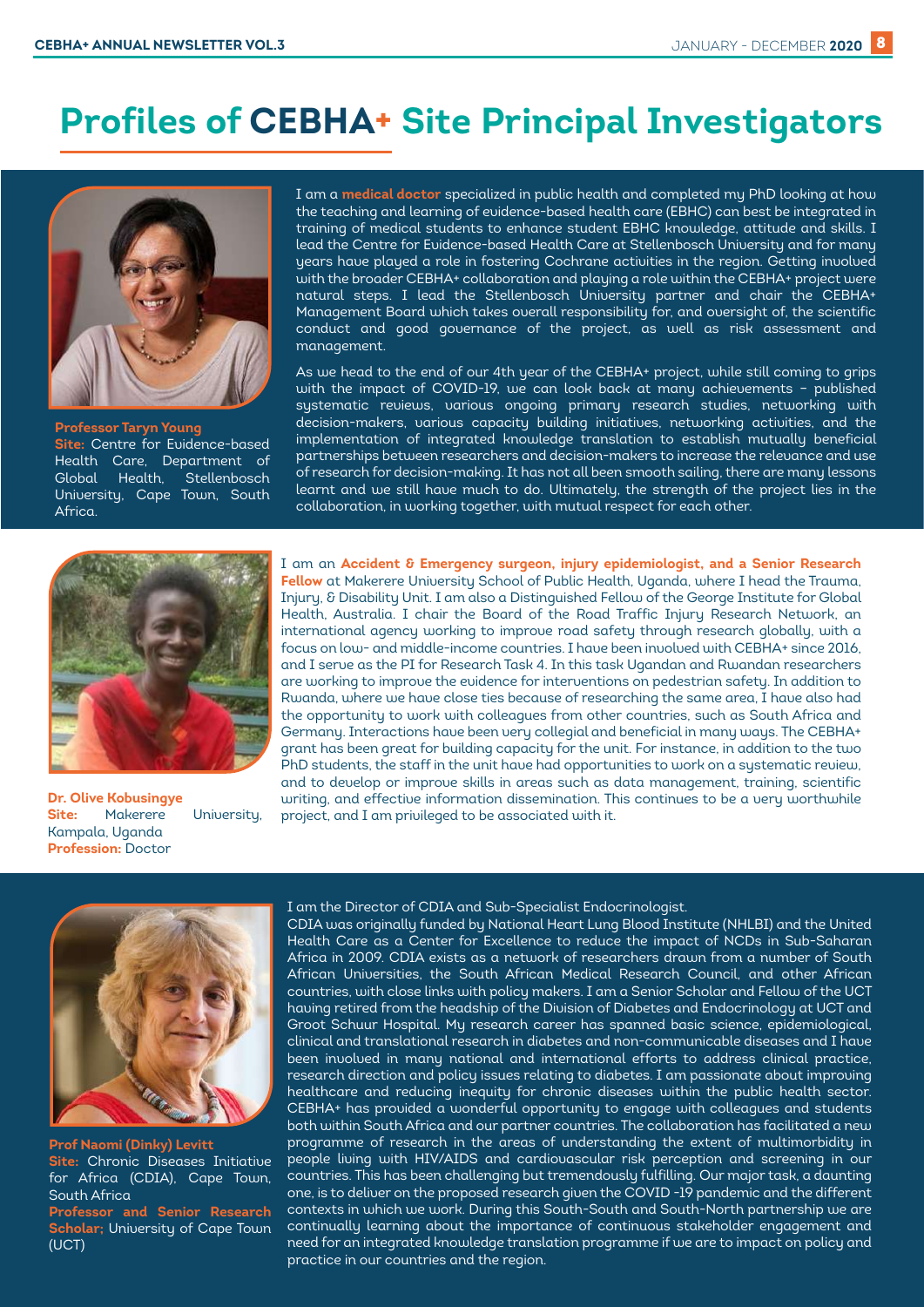

#### **Prof. Rulisa Stephen Site:** University of Rwanda, Kigali, Rwanda **Professor of Obstetrics and Gynecology**

As a clinician and academic, treating patients and doing research gave me a better understanding of the commonest causes of morbidity and mortality in Rwanda and Non-Communicable Diseases are at the fore front of this.

It is for this reason that I am very much interested in participating in CEBHA+ as it tackles different dynamics, challenges and solutions in non-communicable diseases.

Collaborating with other countries is an added value to CEBHA+ as we compare notes on challenges and mitigating factors across sites.



**Rawleigh Howe Site:** Armauer Hansen Research Institute (AHRI), Addis Ababa, Ethiopia **Senior Scientist** 

My initial doctoral research training and background was in basic and applied immunology, with a focus on T cell activation

in animal models and in humans with different disease states. I have a medical degree, completing an internal medicine residency and infectious diseases fellowship in the US, with clinical experience in Haiti. During my stay in Ethiopia, since 2008, my research responsibilities have diversified substantially, encompassing a wide range of infectious diseases, as well as non-communicable diseases, the latter mostly related to diagnostics of hematological malignancies. I took over as PI of CEBHA+ at AHRI following the resignation of the previous PI, Admasu Tenna. The CEBHA+ project has been both challenging and rewarding. Its approach is public health oriented, whereas my previous research activities have been either lab-based basic or translational research, or patient oriented clinical research. That has taken some adjustment, but the benefits have been numerous. I have especially benefited from many CEBHA+ related activities, in particular the numerous contacts and interactions we have had thus far, both with the Ministry of Health and its policy advisors, as well as with numerous NGOs around the country, and the other CEBHA+ partners in Africa. On the research side, I have especially appreciated the exposure to qualitative research which is one of our approaches. I have been previously involved in many north-south and south-south consortiums, mostly in the context of tuberculosis research. Apart from the aforementioned public health approach which has tended to lead to increased numbers of meetings and public forums, many of the features of the CEBHA+ consortium are similar to the other African consortiums I have experienced, notably a strong sense of comraderie, team orientation, and highly reasonable approach of the northern collaborators and funders. Needless to say, I can speak for myself as well as the excellent CEBHA+ team members at AHRI by saying we would be delighted to do it all over again, and indeed look forward to ongoing and potentially future collaborations with other CEBHA+ teams.



**Dr Tamara Kredo Site:** Cochrane, South Africa.

I am a specialist in clinical pharmacology and hold the position of **senior specialist scientist** at the South African

Cochrane Centre, South African Medical Research Council. I obtained a MBChB degree (1998) and a Masters in Clinical Pharmacology (2008) at the University of Cape Town. I was introduced to evidence-based healthcare and Cochrane at a talk in Cape Town in

1997 by Jimmy Volmink, founding Director of Cochrane SA. Ten years later, during my specialist training, I conducted my first Cochrane Review.

I have fulfilled several leadership roles including being Deputy Director of the Centre; co-directing Cochrane Africa, and as a co-lead of the SA GRADE Network. I was also a member of the Centre Directors Executive (now Geographic Groups) and have been on several strategic and advisory committees including acting as organising committee chair of the Global Evidence Summit in 2017. I am currently involved with the Knowledge Translation Evaluation Project developing tools for evaluating the impact of Cochrane's work. I was also a co-opted Trustee of the Guidelines International Network Governing Board, a member of the Cochrane Nutrition Advisory Board and currently on the Advisory Board for Cochrane Sweden. In 2020 I was elected as a Board member to Cochrane's Governing Board.

I have a special interest in evidence-based healthcare practice and training, rational therapeutics and clinical practice guidelines. I am involved in work focusing on the quality and content of clinical practice guidelines in Southern Africa, which aims to harmonise essential medicines lists and guidelines within the region to facilitate equitable procurement of medicines and devices. I am also currently involved in conducting rapid reviews on various COVID-19 treatments aimed at informing national guidelines for the South African Department of Health.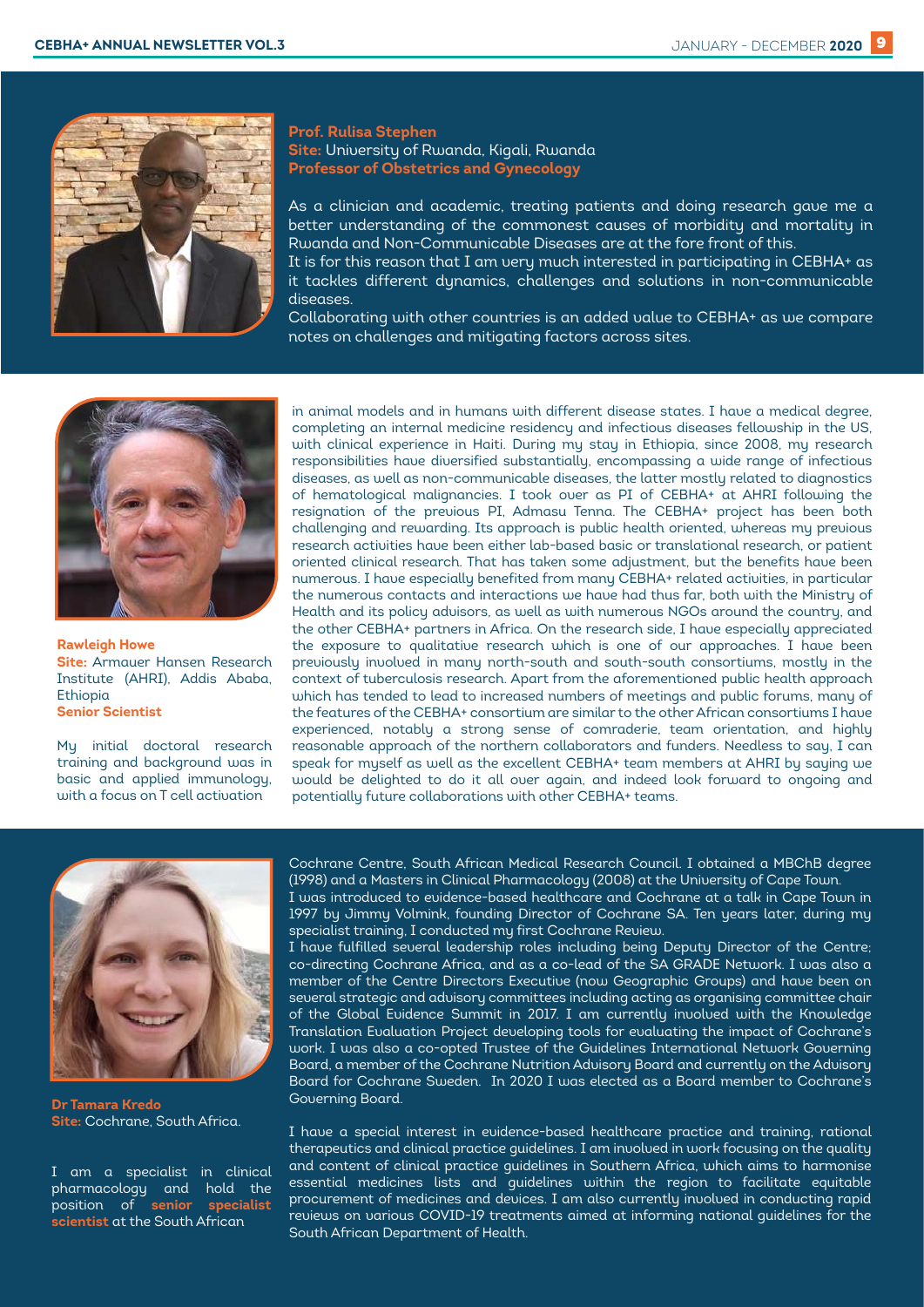

**Prof. Harriet Mayanja Kizza**

**Site:** Makerere University, Kampala, Uganda



I am a Co-founder member of CEBHA, initiated in 2006 with an aim of training and promoting Evidence-Based Health Care (EBHC) in Africa. I am the CEBHA+ project African Coordinator.

I am the former Dean of Makerere University School of Medicine, the oldest medical school in East Africa, established in 1924, being appointed in November 2010. I have worked as a lecturer in the Department of Internal Medicine at Makerere University Medical School and also served as the head of the Department of Internal Medicine, both at the medical school and at Mulago National Referral Hospital, the university's teaching hospital. I have presented widely at national, regional, and International conferences and have published extensively in peer-reviewed journals. I have previously been involved in the Makerere-Mulago Yale University collaboration which looked at improving screening and linkage to care for all patients presenting at Mulago National Referral Hospital. This current project was a logical progression, and hopefully will lead to more opportunities and resources to further work in this area as an effort to mitigate Non-Communicable Diseases (NCDs) on the African continent.



**Prof. Eva Rehfuess Site:** Ludwig-Maximilians-Universitaet (LMU Munich), Germany

#### **Profession:** Chair of Public Health and Health Services Research

Global health has been a passion of mine since my beginnings in public health in 1999. Having finished my degree in biology at the University of Oxford, I – almost by coincidence – joined the World Health Organization in Geneva, and in parallel completed a PhD in Epidemiology and Public Health at Imperial College London. At WHO, I set up a programme on household air pollution in low- and middle-income countries and discovered my keen interest in evidence-based public health. Since 2009 I have been a full-time academic at the LMU Munich and at the Pettenkofer School of Public Health. Much of my research relates to evaluating complex interventions in complex systems, including epidemiological study designs, mixed-method evaluations, quantitative and qualitative systematic reviews, public health guidelines and innovative approaches for engaging with stakeholders. With a large and committed team we apply these methods both nationally and globally, including as a WHO Collaborating Centre for Evidence-Based Public Health. CEBHA+ represents an amazing opportunity to work with researchers across five African countries who all share a vision to answer questions that really matter and to make healthcare and public health more evidence-based. Helping to set up this collaboration as the German Coordinator of CEBHA+ and working across so many different institutions and countries has been at times challenging but also fulfilling. Mutual learning across fields of expertise, institutions and cultures with so many highly engaged colleagues has been key – and a real privilege!



**Prof. Joerg Meerpohl** 

**Site: Medical Center & Faculty of** Medicine, University of Freiburg, Germany; Cochrane Germany Foundation, Freiburg, Germany.

#### **Profession:** Trained pediatrician and pediatric hematologist & oncologist.

I am the Director of Cochrane Germany and Scientific Director of the Cochrane Germany Foundation since 2018. I got involved with Cochrane Germany as a researcher in 2007, became Deputy Director in 2011 and moved into the Co-Director role with Gerd Antes in 2015, until he retired in 2018. For many years I have also been an active member of the GRADE working group and have run many GRADE workshops at national and international organizations. I worked as a GRADE methodology advisor with several WHO panels, the European Stroke Organization and the Robert Koch Institute in Germany amongst others. In 2013 I founded the GRADE center in Freiburg, Germany, and I am currently a member of the GRADE guidance committee. From 2013 to 2015 I was a member of the WHO International Clinical Trials Registry Platform (ICTRP) Advisory Boards. I am a member of the Cochrane-WHO Working Group, which meets to discuss and advise on the partnership between Cochrane and WHO. I hold the Cochrane (W3) professorship for Evidence in Medicine of the University of Freiburg and I head the Institute for Evidence in Medicine at the University Medical Center in Freiburg. My main research interests include systematic review methodology, transparency in research, and guideline methodology. I have published more than 250 PubMed listed articles. I am currently leading a collaborative project called CEOsys with 25 partners (funded by the German Federal Ministry for Education and Research). CEOsys is building a national evidence ecosystem of human studies on COVID-19. I am the Principal Investigator of CEBHA+ at the Freiburg site.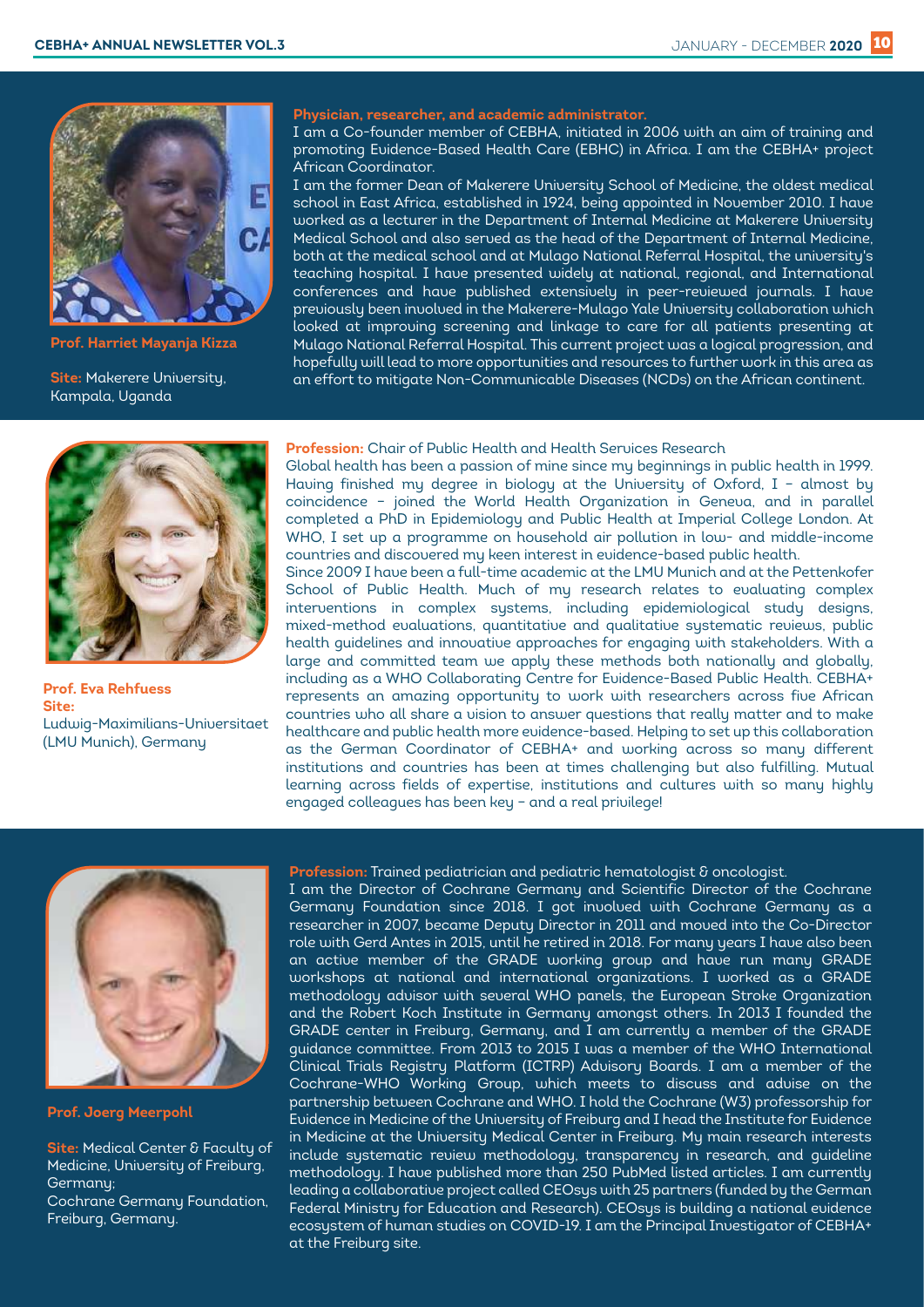

**Dr. Gertrude Kalanda Chapotera**

**Site:** University of Malawi, College of Medicine (COM).

**Profession:** Senior Lecturer and Head of Public Health Department.

I have vast work experience in public and donor partner institutions. My research interests are in adolescent health, infectious disease epidemiology with a focus on pre-pregnancy and antenatal interventions and in vaccine preventable diseases. I led on a EDCTP-funded grant to develop a clinical trial management and support infrastructure at the Research Support Centre of COM 2009 to 2012. Through this grant, I established the Clinical Trials Unit of the Research Support Centre at COM, with responsibilities in training, clinical trial monitoring and research support to faculty. I am a co-investigator on a clinical trial assessing safety and efficacy of artemisinin-based combination treatments for African pregnant women with malaria (PREGACT); and another clinical trial assessing dose justification and tolerability (ADJusT) of antimalarial drugs in young children. I have extensive public health experience through working in the Ministry of Health as well as the World Health Organization.

I have a passion for evidence-based health care and I am a member of CEBHA+ as a principal Investigator, University of Malawi. I am a member of the Society of Medical Doctors, Malawi since 2009 to date.

# **CEBHA+ Students Corner**

In addition to the 16 students awarded sponsorships in previous years which included 5 Master students, 1 Post-Doctoral and 10 PhD students, CEBHA+ awarded scholarships to 2 Masters, 2 PhD and 1 Post Doc students in 2020.



**Seminali Theoneste** Masters in Public Health University of Rwanda Year 1.



**Niyitegeka Jean Pierre** Masters in Public Health University of Rwanda Year 1.





**Mukaruzima lela**

**Richard Nduwayezu PhD student. University of Rwanda. Area of Research:** Assessing the socio-economic burden of road traffic injuries and the impact of road safety measures on drivers' behaviors in Rwanda.



**Mashudu Mthethwa Post-doctoral, CDIA Africa. Area of Research:**  The prevalence of multimorbidity in people living with HIV and on Anti-Retroviral Therapy (ART)